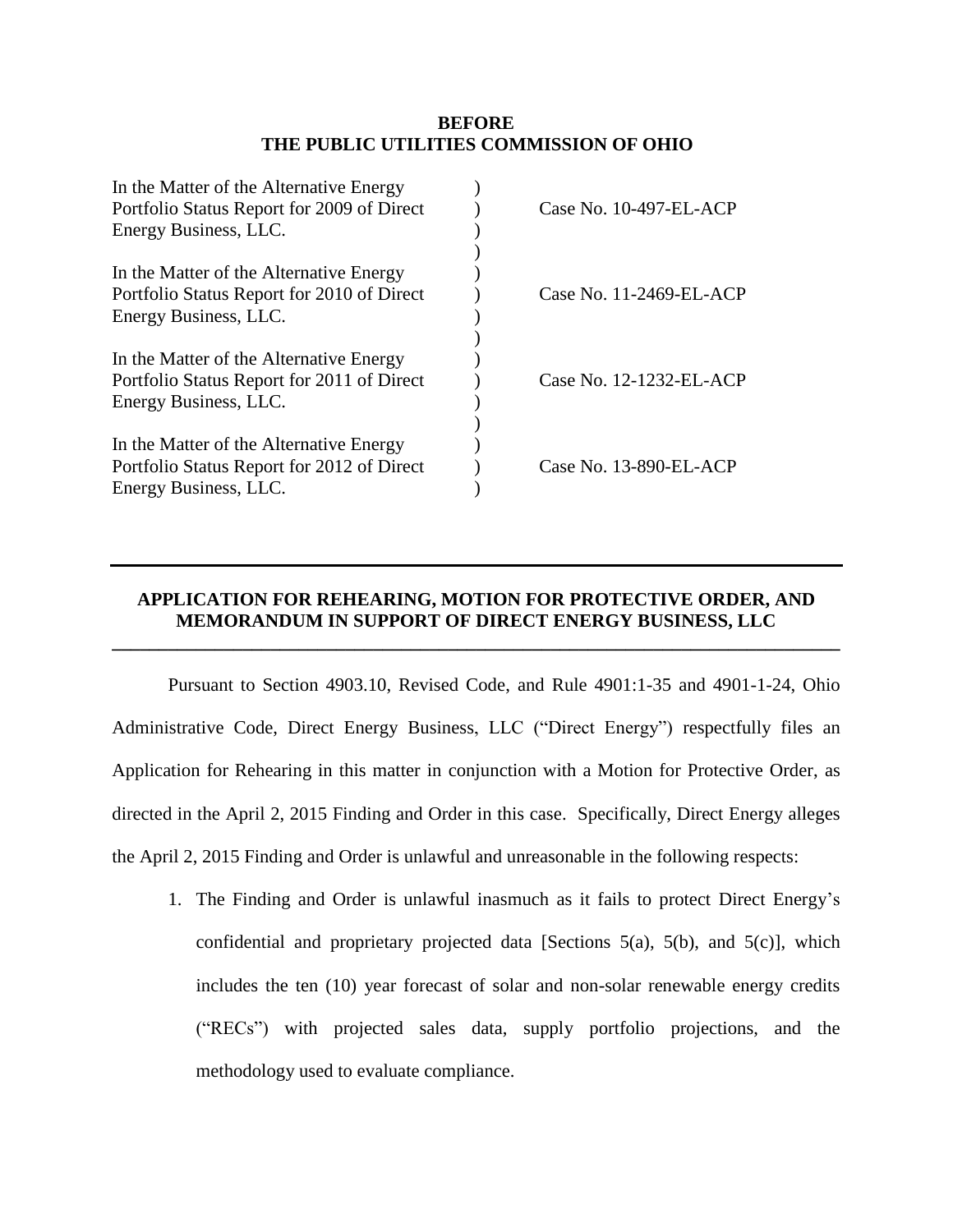2. The Finding and Order is unreasonable inasmuch as it puts Direct Energy at a competitive disadvantage to the market.

WHEREFORE, Direct Energy respectfully requests that the Public Utilities Commission of Ohio ("Commission") grant its Application for Rehearing in this matter and modify its Finding and Order in the manner suggested by Direct Energy. Direct Energy also requests the Commission grant its Motion for Protective Treatment of the projected data in the manner requested by Direct Energy in the memorandum in support.

> Respectfully Submitted, /s/ Joseph M. Clark Joseph M. Clark (Counsel of Record) 21 East State Street, 19th Floor Columbus, Ohio 43215 Phone – (614) 220-4369 Ext 232  $Fax - (614) 220 - 4674$ [joseph.clark@directenergy.com](mailto:joseph.clark@directenergy.com)

> **Attorney for Direct Energy Business, LLC**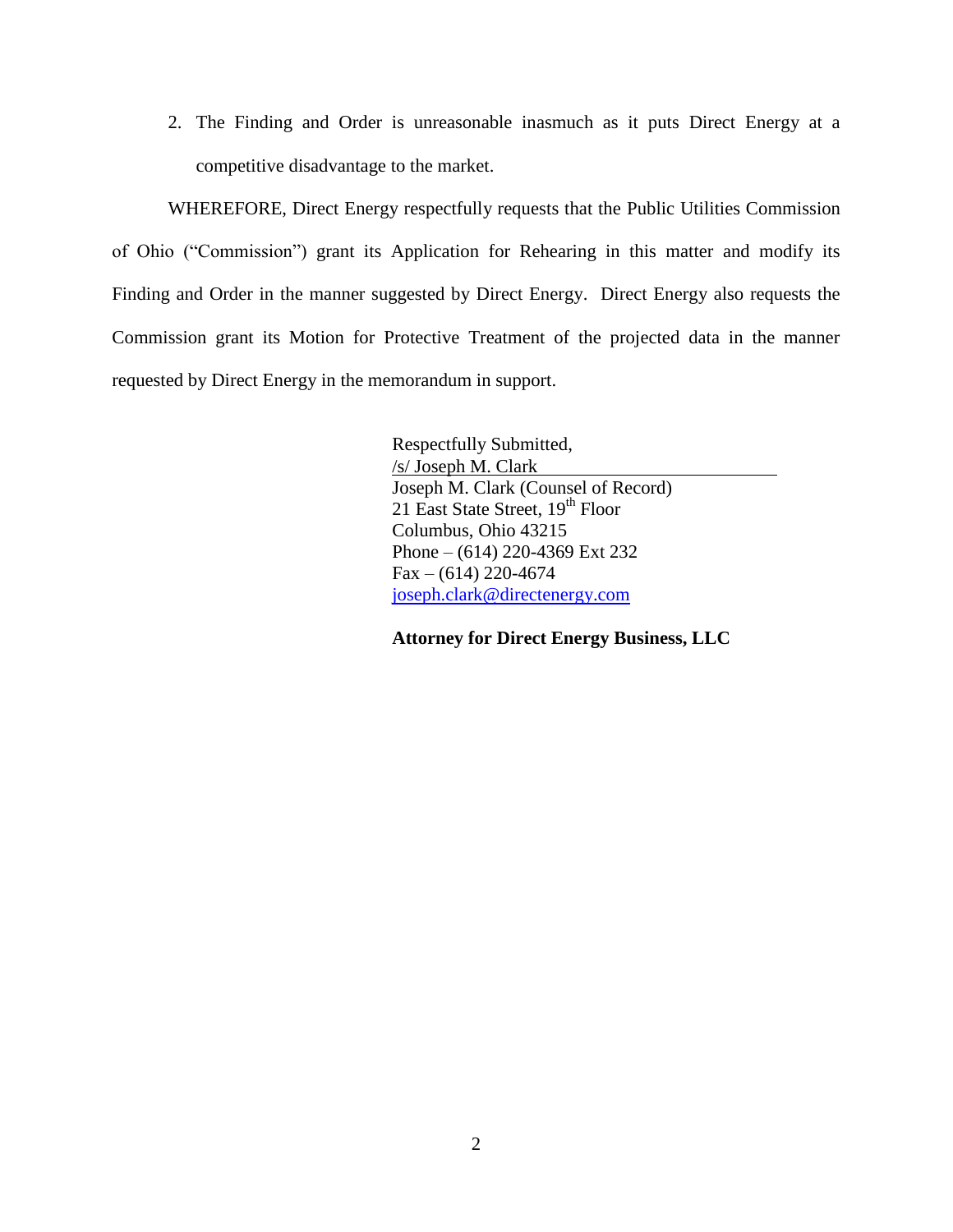#### **MEMORANDUM IN SUPPORT**

On April 2, 2015, the Commission issued its Finding and Order in this docket accepting DEB's 2009, 2010, 2011, and 2012 alternative energy portfolio standard ("AEPS") compliance year filings, finding DEB complied with all its AEPS obligations for 2009 through 2012. Additionally, the Commission denied DEB's request for protective treatment of its current or historical sales data as well as its projected data filed in the respective AEPS compliance year filings. The Commission explained its precedent declined to protect current and historical data and reasoned that the projected data had already been protected for 18 months from filing. However, the Commission gave Direct Energy 30 days to renew its request for protective treatment of historical data but noted the Docketing Division would release the information if Direct Energy did not file a motion within the 30 days.<sup>1</sup>

Direct Energy acknowledges the Commission's precedent related to current and historical data and does not seek rehearing on that determination. Direct Energy respectfully requests rehearing only for the Commission's denial of the projected data. Direct Energy did not file projected data with its 2011 compliance year filing (Case No. 12-1232) so there is no projected data to protect from that filing. Thus, Direct Energy's Application for Rehearing only relates to its filings in Case Nos. 10-497, 11-2469, and 13-890.

The Commission should reverse its Finding and Order inasmuch as it is contrary to the letter and spirit of the Ohio Revised Code. Direct Energy requests at a minimum that protective treatment be granted for two (2) year period, pursuant to 4901-1-24(F), Ohio Administrative Code, for the 2009, 2010, and 2012 compliance year projected data. Alternatively, the Commission should also consider granting six (6) protective treatment for all projected data

 $\overline{\phantom{a}}$ 

 $<sup>1</sup>$  Direct Energy believes the Commission meant "projected" instead of "historical" as it relates to the opportunity to</sup> renew a request for protective treatment.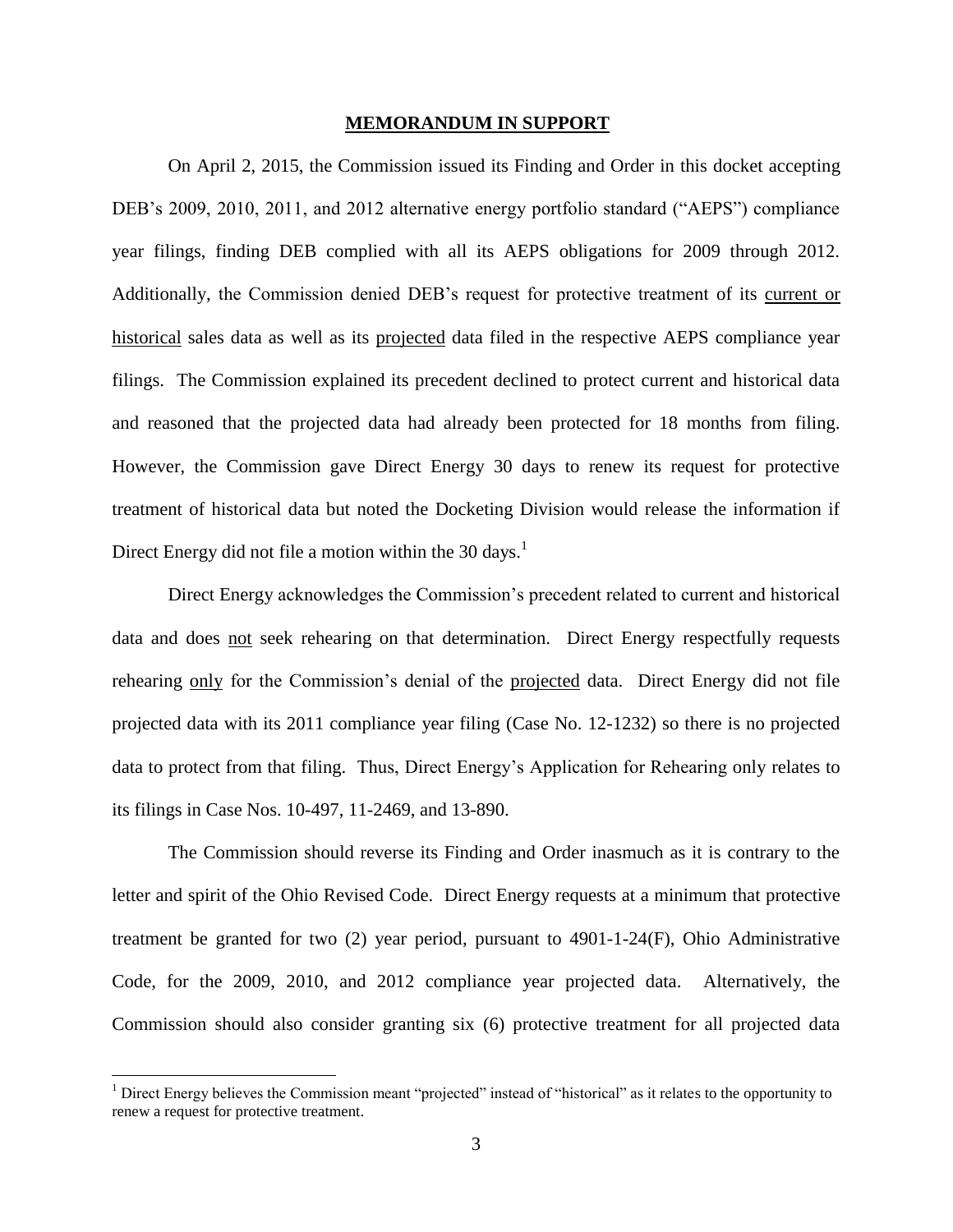[Sections 5(a), 5(b), and 5(c)] for all CRES providers, similar to the six (6) year protective treatment for financial data in suppliers' certification filings before the Commission.

# **1. The Finding and Order is unlawful inasmuch as it fails to protect DEB's projected data, including the ten year forecast of solar and non-solar renewable energy credits ("RECs") which also contains projected sales data, supply portfolio projections, and the methodology used to evaluate compliance.**

Rule 4901-1-24(D) of the Ohio Administrative Code provides that the Commission or certain designated employees may issue an order which is necessary to protect the confidentiality of information contained in documents filed with the Commission's Docketing Division to the extent that state or federal law prohibits the release of the information and where non-disclosure of the information is not inconsistent with the purposes of Title 49 of the Revised Code. State law recognizes the need to protect certain types of information which are the subject of this motion. The non-disclosure of the information will not impair the purposes of Title 49. The Commission and its Staff have full access to the information in order to fulfill its statutory obligations. No purpose of Title 49 would be served by the public disclosure of the information.

The need to protect the designated information from public disclosure is clear, and there is compelling legal authority supporting the requested protective order. While the Commission has often expressed its preference for open proceedings, the Commission also long ago recognized its statutory obligations with regard to trade secrets:

> The Commission is of the opinion that the "public records" statute must also be read in pari materia with Section 1333.31, Revised Code ("trade secrets" statute). The latter statute must be interpreted as evincing the recognition, on the part of the General Assembly, of the value of trade secret information.

In re: General Telephone Co., Case No. 81-383-TP-AIR (Entry, February 17, 1982.) Likewise, the Commission has facilitated the protection of trade secrets in its rules (O.A.C. § 4901-1-  $24(A)(7)$ ).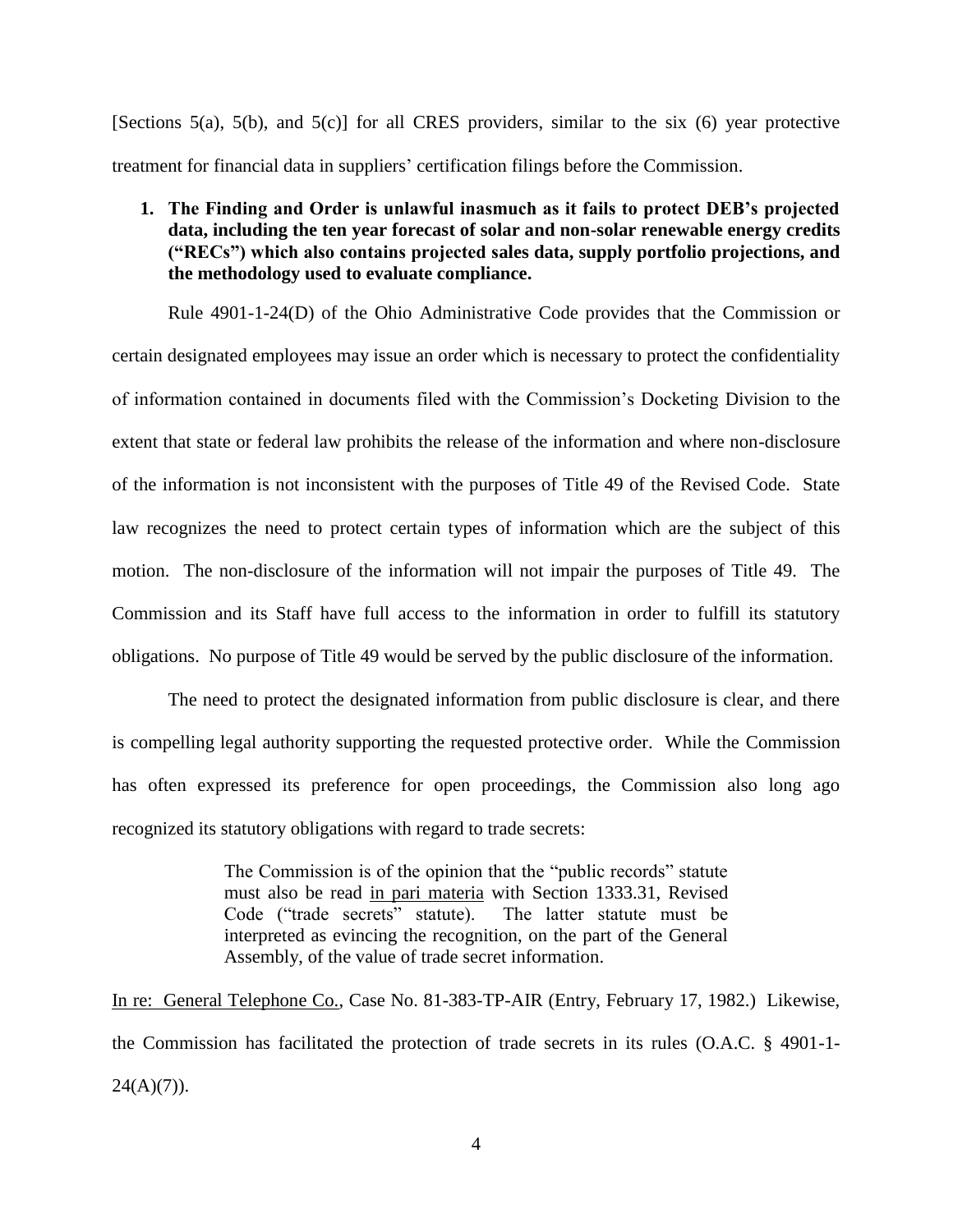The definition of a "trade secret" is set forth in the Uniform Trade Secrets Act:

"Trade secret" means information, including the whole or any portion or phase of any scientific or technical information, design, process, procedure, formula, pattern, compilation, program, device, method, technique, or improvement, or any business information or plans, financial information or listing of names, addresses, or telephone numbers, that satisfies both of the following:

(1) It derives independent economic value, actual or potential, from not being generally known to, and not being readily ascertainable by proper means by, other persons who can obtain economic value from its disclosure or use.

(2) It is the subject of efforts that are reasonable under the circumstances to maintain its secrecy.

R.C. § 1333.61(D). This definition clearly reflects the state policy favoring the protection of

trade secrets such as the projections which are the subject of this Application for Rehearing.

In State ex rel The Plain Dealer the Ohio Dept. of Ins. (1997), 80 Ohio St. 3d 513, the

Ohio Supreme Court adopted a six factor test to analyze whether information is a trade secret

under the statute:

(1) The extent to which the information is known outside the business, (2) the extent to which it is known to those inside the business, i.e., by the employees, (3) the precautions taken by the holder of the trade secret to guard the secrecy of the information, (4) the savings effected and the value to the holder in having the information as against competitors, (5) the amount of effort or money expended in obtaining and developing the information, and (6) the amount of time and expense it would take for others to acquire and duplicate the information.

Id. at 524-525 (quoting Pyromatics, Inc. v. Petruziello, 7 Ohio App. 3d 131, 134-135 (Cuyahoga County 1983)).

After applying these factors to the information sought to be protected, it is clear that a protective order should be granted for the projected information in the AEPS reports for calendar years 2009, 2010, and 2012 inasmuch as they are trade secrets. The projected data in subsection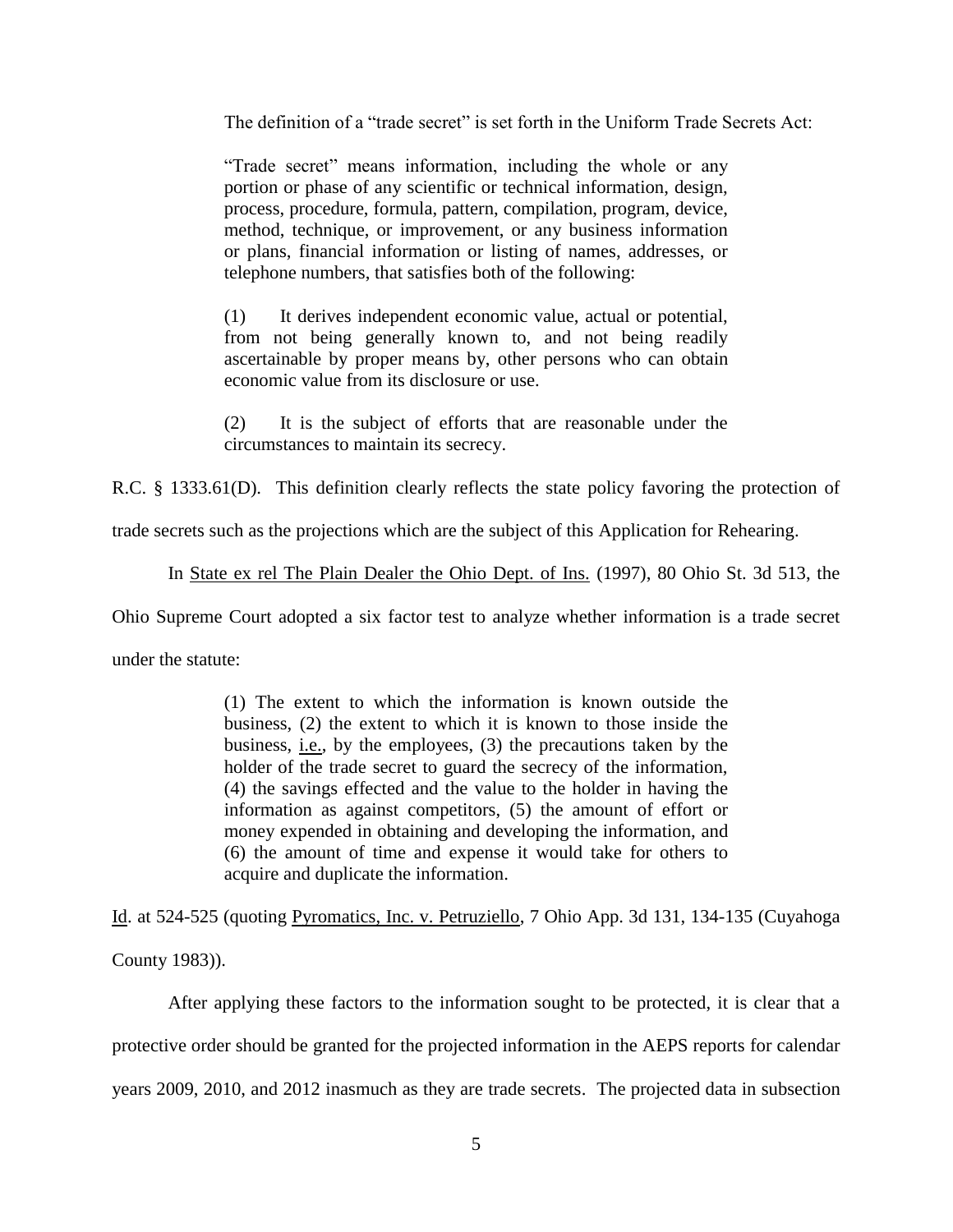5(a) is information that is a compilation of Direct Energy's projected sales and REC obligations for ten (10) years. Further, subsection 5(b) (entitled Supply Portfolio Projection) describes the process, patterns, and methods that Direct Energy intends to use to comply with the AEPS requirements. Subsection 5(c) (entitled Methodology Used to Evaluate Compliance) discusses the method that Direct Energy uses to estimate its projected data. Moreover, all three (3) subsections are business information or plans as well as financial information. Direct Energy satisfies the requirements of Section 1333.61(D), Revised Code.

The projected data also contain information of great actual independent economic value to Direct Energy's competitors (e.g. other persons who can obtain economic value from its disclosure or use). Direct Energy protects this information from public disclosure to prevent its competitors from knowing what it is doing in the marketplace. Knowing what your competitors are doing in the market would be an important advantage to any market participant. Release of projected data for any CRES provider would provide its competitors a direct view into the CRES provider's beliefs as it relates to its projected growth, or conversely, its expected contraction. In this case that CRES provider is Direct Energy. This information would provide Direct Energy's competitors with information about how fast Direct Energy intends to grow (or shrink) its business as well as its sourcing plans for RECs in the next ten (10) years. Direct Energy's competitors could easily use this information to benchmark their own compliance efforts or at least to understand their own projections, plans, and business health in relation to other players in the market. Finally, as to this point, Direct Energy retains positive value in the information not being known inasmuch as other competitors (and perhaps even non-competitors) could use the protected details in a biased manner that may not tell the entire story towards the end of harming Direct Energy or distracting Direct Energy from its core businesses.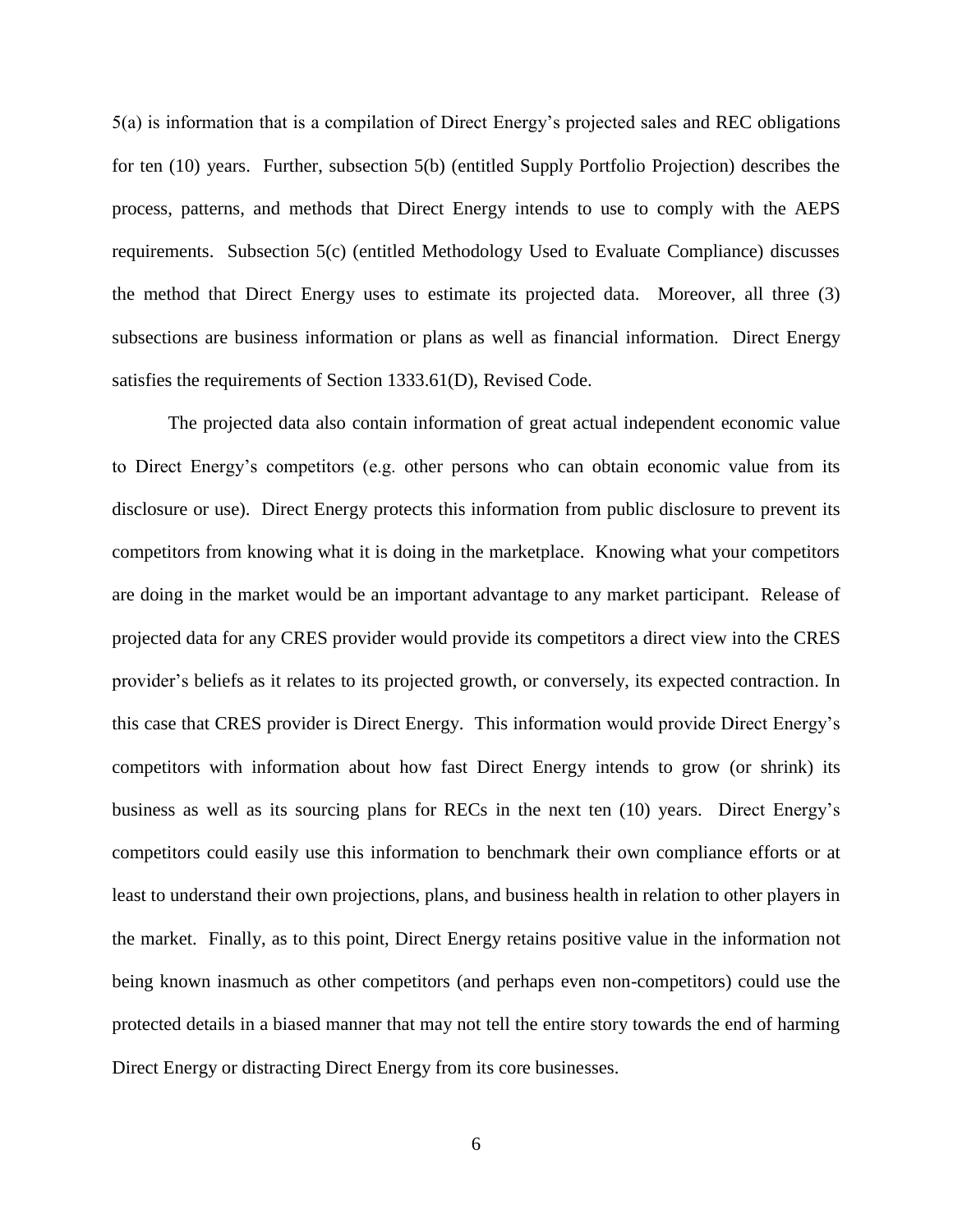Additionally, the projected data is not generally known in the market and is not readily ascertainable by proper means. Direct Energy does not publish or otherwise make the information public. The information is also not broadcast or widely known internally among Direct Energy employees and is largely held by a small subset of employees who work on Direct Energy commercial efforts. The information in the proprietary details is not generally known in the market and is not readily ascertainable using proper means. Direct Energy satisfies the requirements of Section 1333.61(D)(1), Revised Code.

As demonstrated in the preceding paragraph, the proprietary details are the subject of efforts that are reasonable under the circumstances to maintain its secrecy. The proprietary details contain a great deal of information precisely related process, patterns, and methods, business information, and plans of Direct Energy. It would be entirely reasonable for the Commission in these circumstances to protect this information in the same manner that Direct Energy protects the proprietary details in the projected data. Direct Energy satisfies the requirements of Section 1333.61(D)(2), Revised Code.

Further, Direct Energy satisfies every prong of the test set forth in State ex rel The Plain Dealer the Ohio Dept. of Ins. As described above, the projected data is not known outside of the business (except to the extent it is provided on a confidential basis to a governmental entity in contexts such as this case) and is readily available to only a subset of employees inside the business. Direct Energy's protection of this information, consciously keeping it out of the public domain while limiting access internally, demonstrates the precautions taken by Direct Energy to guard the secrecy of the information. Direct Energy also employs various enterprise software and other mechanisms to protect the integrity of Direct Energy's computer systems from cyber theft, which would include the projected data. Moreover, as demonstrated above, the proprietary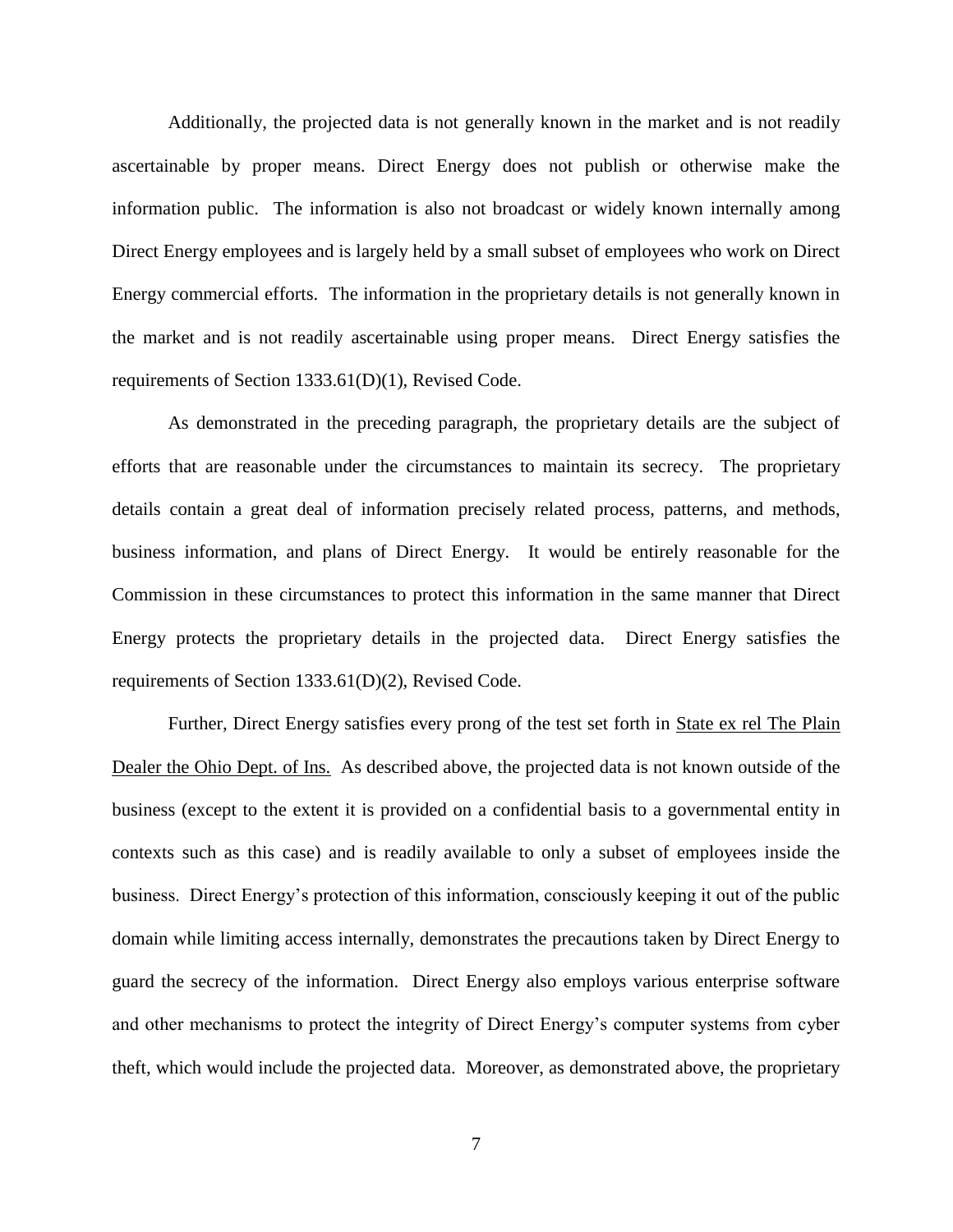details have significant value to Direct Energy in its efforts to comply with the AEPS and would be of value to its competitors to know what Direct Energy is doing in the RECs marketplace. Direct Energy expends money every year in employee salaries, benefits, overhead and all other necessary costs to employ people to create, maintain, and execute purchasing and trading of RECs to meet its Ohio (and other states') AEPS mandates. Direct Energy believes it would take a significant effort to acquire and duplicate the proprietary details. Release of this information would essentially do the work for a competitor to acquire and duplicate all of the work Direct Energy undertook to put the projected data together.

Courts of other jurisdictions have held that not only does a public utilities commission have the authority to protect the trade secrets of the companies subject to its jurisdiction, the trade secrets statute creates a duty to protect DEB. New York Tel. Co. v. Pub. Serv. Comm. N.Y., 56 N.Y. 2d 213 (1982). Indeed, for the Commission to do otherwise would be to negate the protections the Ohio General Assembly has granted to all businesses, including public utilities, through the Uniform Trade Secrets Act. This Commission has previously carried out its obligations in this regard in numerous proceedings.

The projected data are trade secrets and should be protected from public disclosure. Direct Energy requests at a minimum that protective treatment be granted for two (2) year period, pursuant to 4901-1-24(F), Ohio Administrative Code, for the 2009, 2010, and 2012 compliance year projected data. Direct Energy has demonstrated at a minimum that it meets the statutory and case law criteria for protection of the information for another 24 months.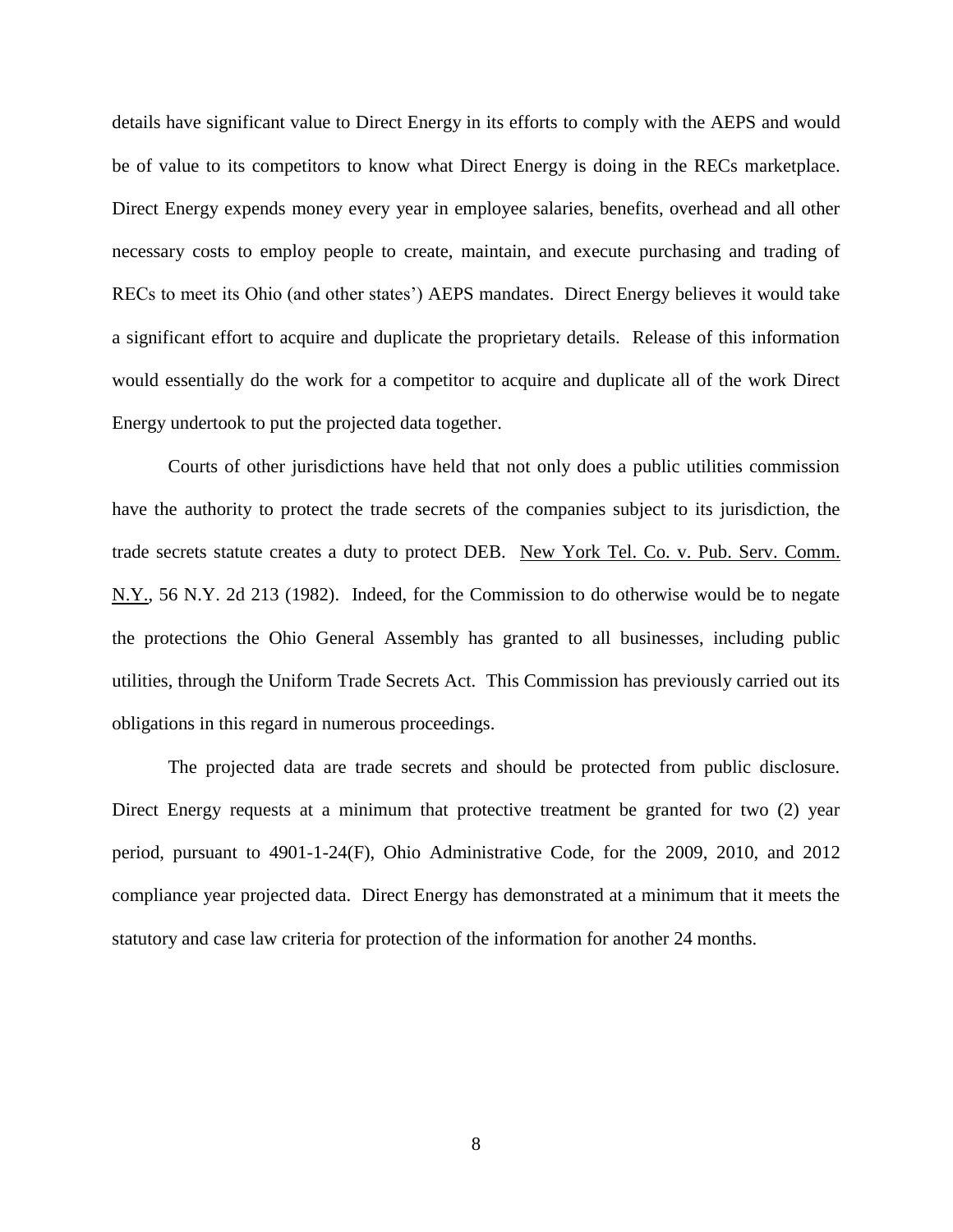### **2. The Finding and Order is unreasonable inasmuch as it puts Direct Energy at a competitive disadvantage to the market.**

The Commission should also grant Direct Energy's Application for Rehearing for the policy and practical reasons as outlined below. Primarily, as demonstrated below, release of Direct Energy's projected financial data without a similar release of other CRES providers' similar data would unfairly harm Direct Energy. Direct Energy understands the Commission may want to put projected data into the public domain quicker than it has in the past, and that it is difficult for the Docketing Division to keep up with when protective treatment lapses on confidential materials, but Direct Energy does not want to be the guinea pig inasmuch as it will hurt Direct Energy as compared to its fellow competitors.

First, release of the 2012 data (in the 2013-0890) filing would be unfair. The chart below demonstrates that the Commission this year already granted 24 month protective treatment of projected data filed in 2013 to two (2) CRES providers. Additionally, there are still some 2013 filings that the Commission has not yet ruled on protection of the projected data (where protection of at least one section of projected data was sought by the CRES provider). The chart below captures the Commission's decisions and demonstrates the Commission's Finding and Order treats Direct Energy differently than other CRES providers' 2013 filings.<sup>2</sup>

| Case No. | Date of      | Decision related to projected data (protective treatment requested) |
|----------|--------------|---------------------------------------------------------------------|
|          | PUCO Order   |                                                                     |
| 13-919   | None         | None                                                                |
| 13-905   | None         | None                                                                |
| 13-882   | None         | None                                                                |
| 13-741   | None         | None                                                                |
| 13-732   | None         | None                                                                |
| 13-1100  | Jan 14, 2015 | Granted for two years from date of Finding and Order                |
| 13-1017  | Jan 7, 2015  | Granted for two years from date of Finding and Order                |
| 13-930   | Aug 6, 2014  | Granted for two years from date of Finding and Order                |

<sup>&</sup>lt;sup>2</sup> Any missing cases not cited are an accidental oversight. Direct Energy searched for EL-ACP cases filed from January 1 of 2014 through May 1, 2014 (since the filings are due on April 15). Direct Energy believes all of the CRES providers were treated similarly (except where noted).

 $\overline{\phantom{a}}$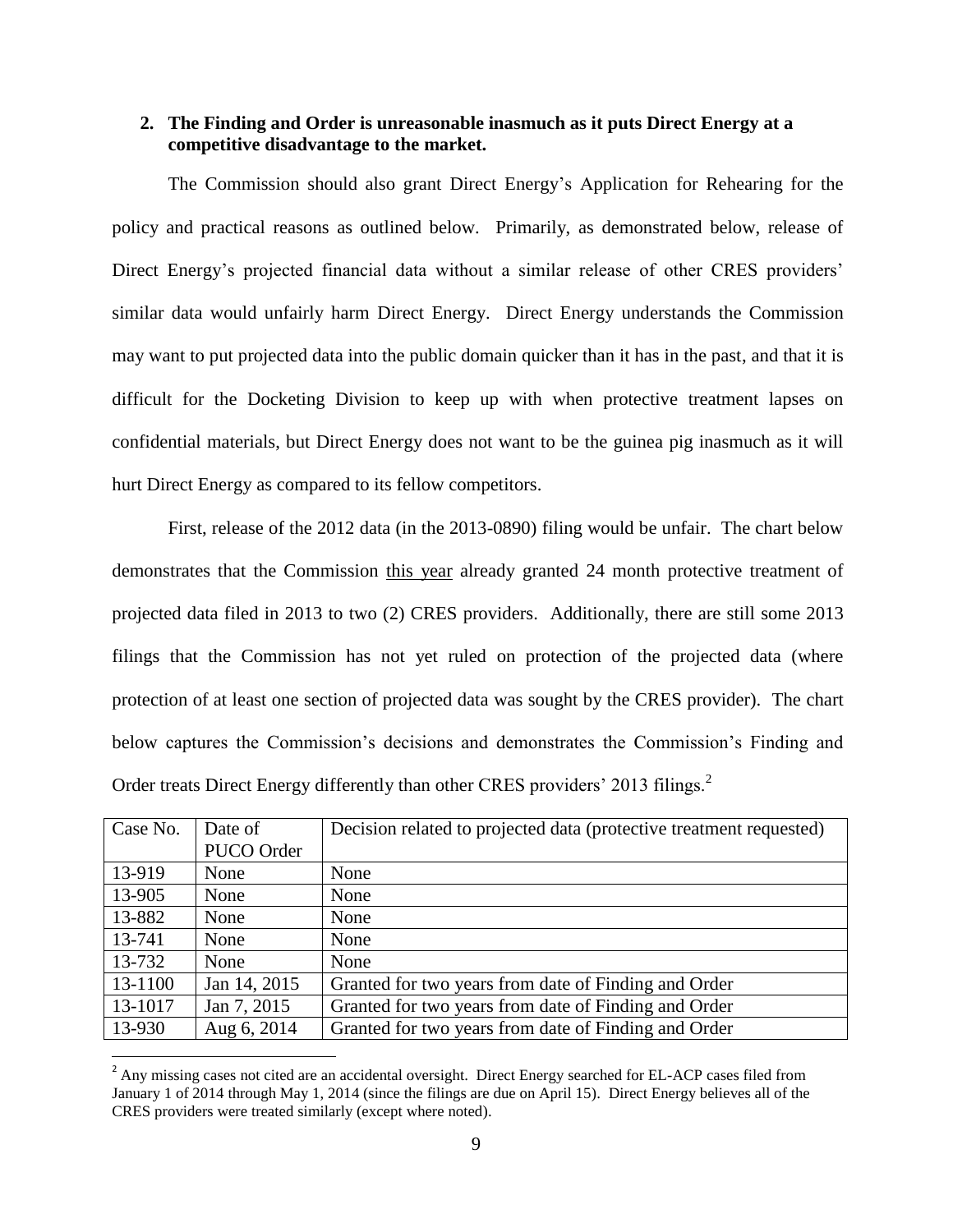| 13-927 | Aug 6, 2014   | Granted for two years from date of Finding and Order     |
|--------|---------------|----------------------------------------------------------|
| 13-926 | Aug 6, 2014   | Granted for two years from date of Finding and Order     |
| 13-912 | July 30, 2014 | Granted for two years from date of Finding and Order     |
| 13-906 | July 30, 2014 | Granted for two years from date of Finding and Order     |
| 13-891 | July 30, 2014 | Granted for two years from date of Finding and Order     |
| 13-889 | July 30, 2014 | Granted for two years from date of Finding and Order     |
| 13-884 | Dec 18, 2013  | Granted for 18 months from date of the Finding and Order |
| 13-881 | Dec 18, 2013  | Granted for 18 months from date of the Finding and Order |
| 13-794 | July 30, 2014 | Granted for two years from date of Finding and Order     |
| 13-751 | Dec 18, 2013  | Granted for 18 months from date of the Finding and Order |
| 13-735 | July 30, 2014 | Granted for two years from date of Finding and Order     |
| 13-658 | July 30, 2014 | Granted for two years from date of Finding and Order     |
| 13-657 | July 9, 2014  | Granted for 18 months from date of the Finding and Order |
| 13-540 | July 30, 2014 | Granted for two years from date of Finding and Order     |

The same fairness concerns exist for the 2010 compliance year filings made in 2011 (Case No. 2011-2469 in the case of Direct Energy). CRES providers that sought protective treatment of their projected data had that information protected for a period of 18 months.<sup>3</sup> While that 18 month period passed a while ago, and Direct Energy acknowledges its projected data has been protected up to this time, none of the other CRES providers' projected data from the 2011 filings has been released even though none of those CRES providers filed for extension of protective treatment. While docketing may not release Direct Energy's confidential information immediately, the Commission's Finding and Order puts release of that information at jeopardy. It would be unfair to put Direct Energy in that position without similar release of other CRES providers' projected data.

| Case No.   Date of |                      | Timeframe projected data Request Renewal Projected            |                           | data           |
|--------------------|----------------------|---------------------------------------------------------------|---------------------------|----------------|
|                    | PUCO Order protected |                                                               | Protective released<br>of | by             |
|                    | or Entry             |                                                               | Treatment?                | docketing      |
| 11-2492            |                      | $\vert$ May 23, 2012 $\vert$ Granted for 18 months $\vert$ No |                           | N <sub>o</sub> |
|                    |                      | from date of Order                                            |                           |                |
| 11-2462            | Aug 9, 2012          | Granted for 18 months No                                      |                           | N <sub>o</sub> |

 $\overline{\phantom{a}}$ <sup>3</sup> Any missing cases not cited are an accidental oversight. Direct Energy searched for EL-ACP cases filed from January 1 of 2011 through May 1, 2011 (since the filings are due on April 15). Direct Energy believes all of the CRES providers were treated similarly (except where noted).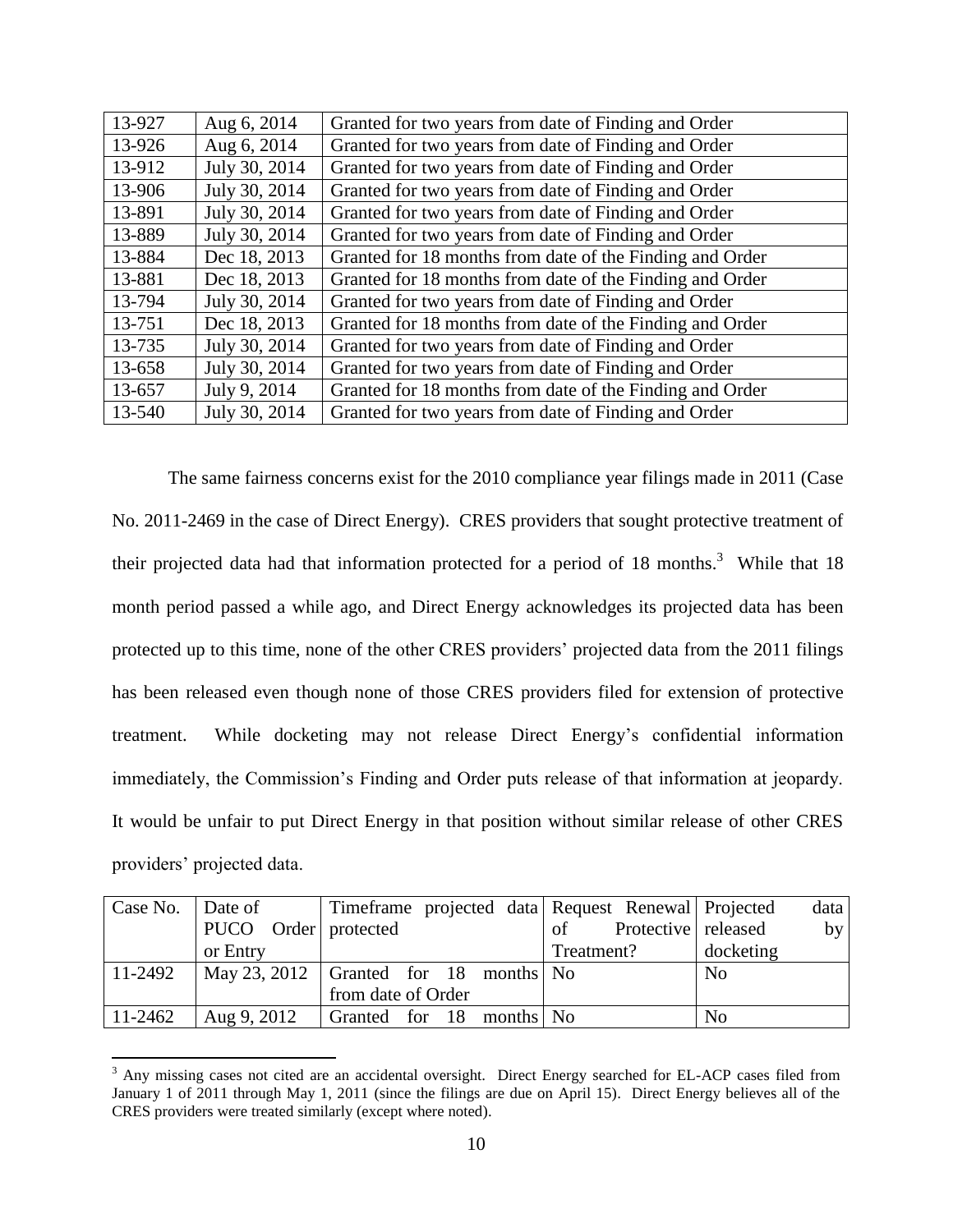|         |              | from date of Entry              |                |                |
|---------|--------------|---------------------------------|----------------|----------------|
| 11-2457 | Aug 29, 2012 | Granted for 18<br>months        | N <sub>0</sub> | N <sub>o</sub> |
|         |              | from date of Order              |                |                |
| 11-2453 | May 22, 2013 | Granted for 18<br>months        | N <sub>0</sub> | N <sub>o</sub> |
|         |              | from date of Entry              |                |                |
| 11-2449 | Aug 6, 2012  | Granted for 18<br>months        | N <sub>o</sub> | N <sub>o</sub> |
|         |              | from date of Entry <sup>4</sup> |                |                |
| 11-2448 | Aug 30, 2012 | Granted for 18<br>months        | N <sub>o</sub> | N <sub>o</sub> |
|         |              | from date of Entry              |                |                |
| 11-2440 | May 26, 2011 | Granted for 18 months           | N <sub>o</sub> | N <sub>o</sub> |
|         |              | from date of Entry              |                |                |
| 11-2363 | Nov 2, 2012  | Granted for 18 months           | N <sub>o</sub> | N <sub>o</sub> |
|         |              | from date of Entry              |                |                |
| 11-1345 | Aug 7, 2012  | Granted for 18 months           | N <sub>o</sub> | N <sub>o</sub> |
|         |              | from date of Entry              |                |                |

Finally, the same fairness concerns exist as it relates to Direct Energy's 2009 compliance year filing (Case No. 2010-497).<sup>5</sup> Although Direct Energy concedes it did not file a request to renew protective treatment, none of the other CRES providers have done so either. Thus it would be unfair to release Direct Energy's information without similarly releasing the other CRES providers' projected data too.

| Case No. | Date of              | Timeframe projected data | Request Renewal Projected | data           |
|----------|----------------------|--------------------------|---------------------------|----------------|
|          | <b>PUCO</b><br>Order | protected                | Protective released<br>οf | by             |
|          | or Entry             |                          | Treatment?                | docketing      |
| 10-507   | Jan 5, 2011          | Granted for 18<br>months | N <sub>o</sub>            | N <sub>o</sub> |
|          |                      | from date of Order       |                           |                |
| 10-497   | Jan 5, 2011          | Granted for 18<br>months | N <sub>o</sub>            | N <sub>o</sub> |
|          |                      | from date of Entry       |                           |                |
| 10-495   | Aug 10, 2010         | Granted for 18<br>months | N <sub>o</sub>            | N <sub>o</sub> |
|          |                      | from date of Order       |                           |                |
| 10-468   | Jan 5, 2011          | Granted for 18<br>months | N <sub>0</sub>            | N <sub>o</sub> |
|          |                      | from date of Entry       |                           |                |
| 10-462   | Aug 4, 2010          | Granted for 18<br>months | N <sub>0</sub>            | N <sub>o</sub> |
|          |                      | from date of Entry       |                           |                |

 $\overline{\phantom{a}}$ 

 $4$  The Attorney Examiner denied protective treatment of 5(b) and 5(c) information.

<sup>&</sup>lt;sup>5</sup> Any missing cases not cited are an accidental oversight. Direct Energy searched for EL-ACP cases filed from January 1 of 2010 through May 1, 2010 (since the filings are due on April 15). Direct Energy believes all of the CRES providers were treated similarly (except where noted).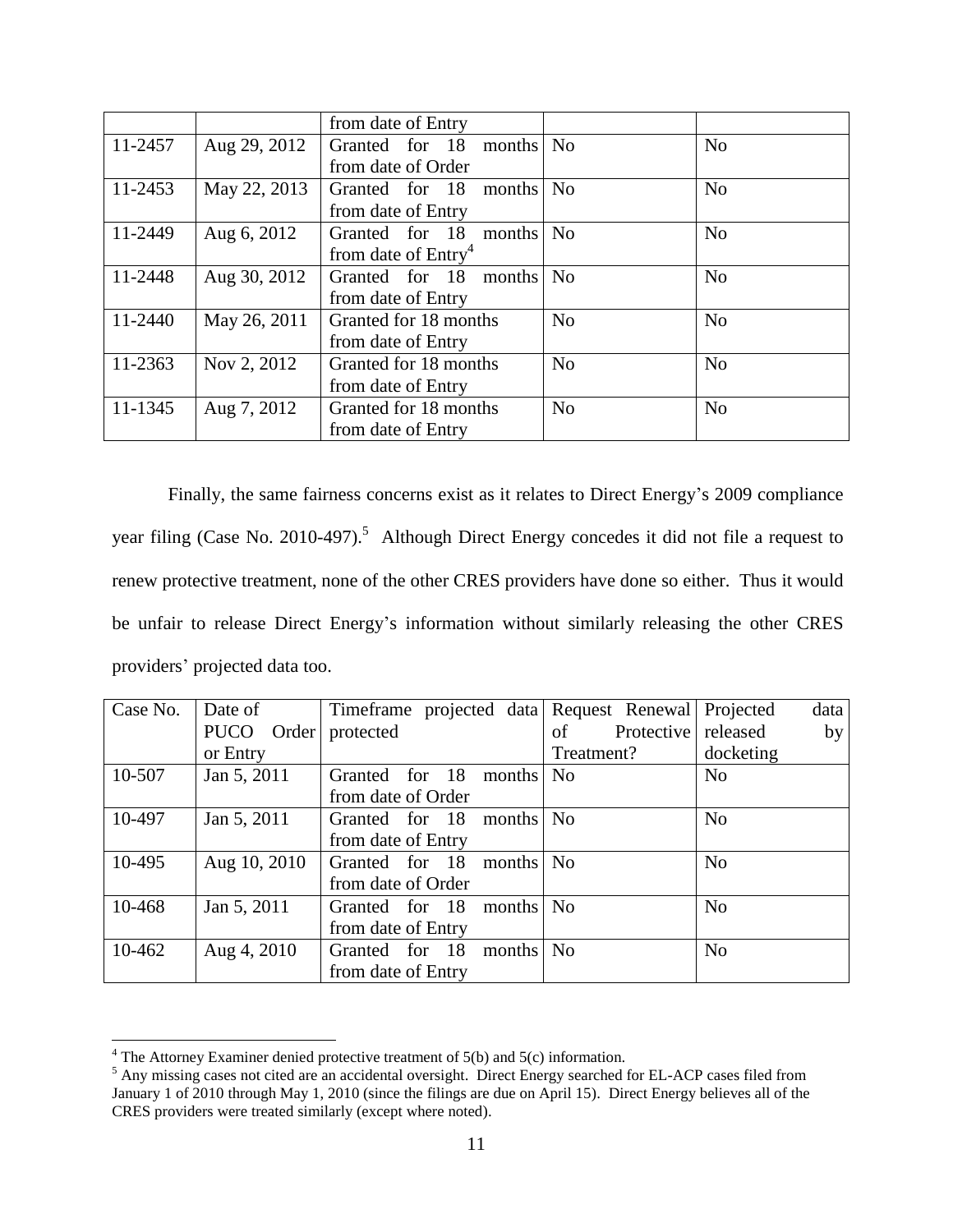For these fairness reasons, Direct Energy requests the Commission grant it protective treatment for another 24 month period.

## **3. The Commission should consider establishing a six (6) year automatic protective treatment of projected data for AEPS filings.**

Direct Energy also suggests the Commission consider granting a blanket six (6) year protection for all projected data filed with AEPS reports. A six (6) year protection period (from the date of filing) properly balances the need to protect confidential, trade secret data of CRES providers like Direct Energy while timely affording the public information related to market participants' filings. Further, protecting projected data six (6) years from its filing would be consistent with the Commission's recently adopted rule that automatically protects from disclosure confidential financial information filed with license certification and recertification applications for a period of six (6) years. *See* Rules 4901:1-27-08 and 4901:1-24-08, Ohio Administrative Code. While Direct Energy acknowledges the Commission would be implementing such a suggestion before a rulemaking to formalize this practice, the Commission has been consistent in its protection of projected data and this would provide the fairness, certainty, and consistency the market needs as it relates to protection of that trade secret information. Should the Commission choose to go this route it could issue an Entry similar to the one it issued on October 16, 2014 in all of the EL-CRS and GA-CRS dockets.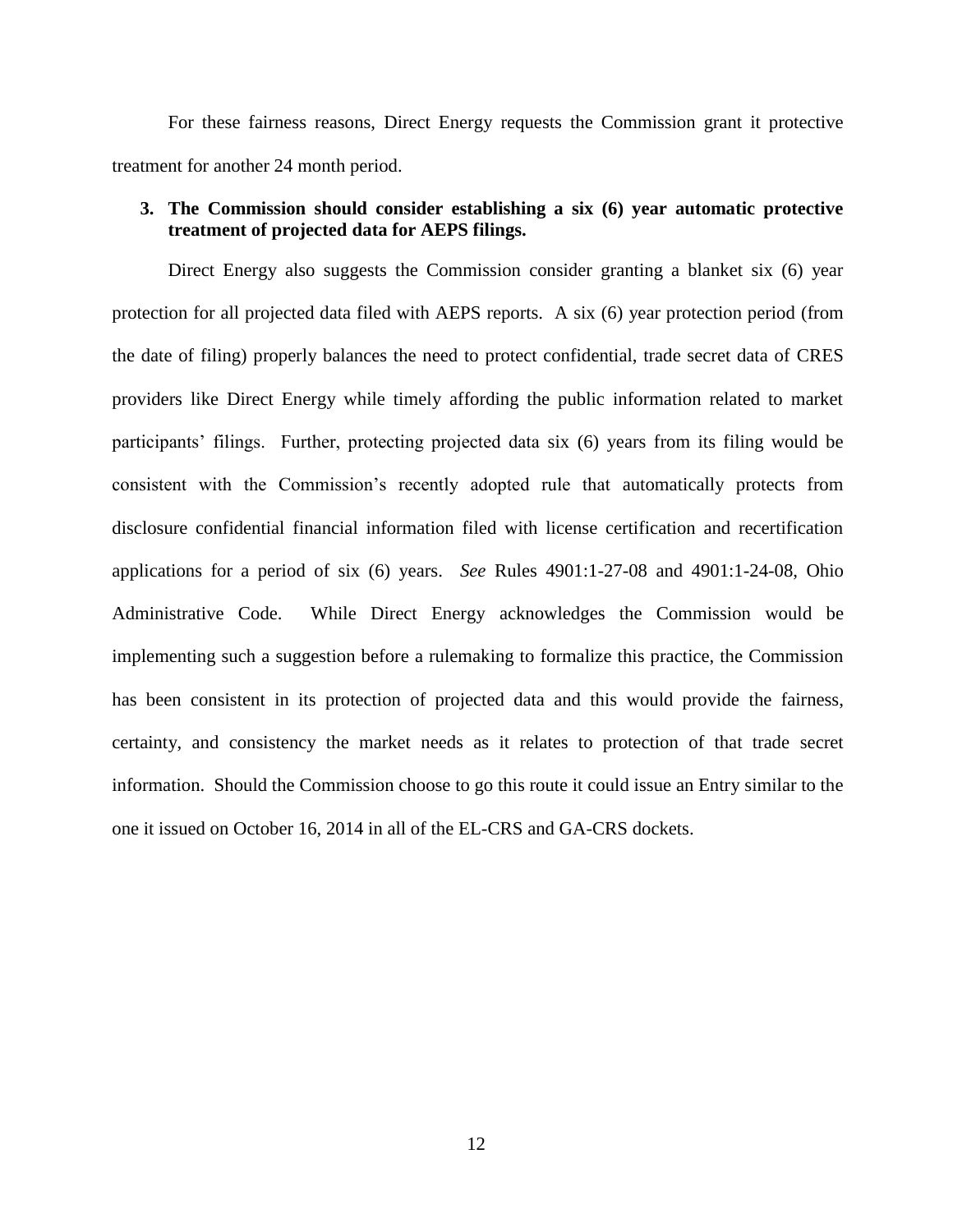#### **CONCLUSION**

Direct Energy respectfully requests the Commission grant this Application for Rehearing and Motion for Protective Order and protect its trade secret projected data for another 24 months. Alternatively, the Commission should consider establishing a six (6) protective treatment period for all projected data in Section 5(a), 5(b), and 5(c) of the AEPS reports for all CRES providers.

Respectfully submitted,

/s/ Joseph M. Clark Joseph M. Clark Direct Energy 21 East State Street, 19<sup>th</sup> Floor Columbus, Ohio 43215 (614) 220-4369 Ext. 232 [joseph.clark@directenergy.com](mailto:joseph.clark@directenergy.com)

**Attorney for Direct Energy Business, LLC**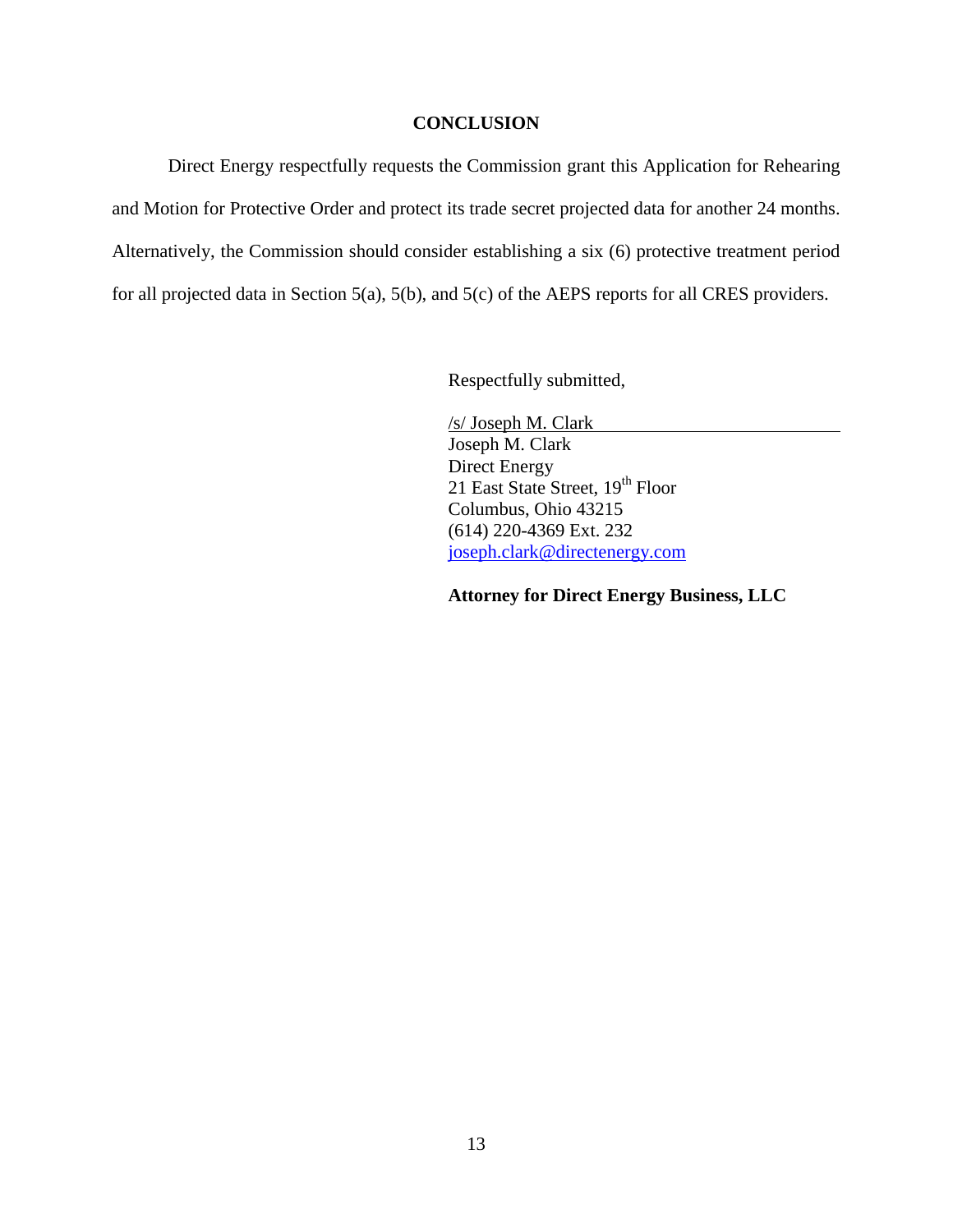# **CERTIFICATE OF SERVICE**

I certify that a copy of the foregoing document was served *via* electronic mail on the

following persons on this 1st day of May, 2015.

/s/ Joseph M. Clark Joseph M. Clark

Trent Dougherty 1207 Grandview Avenue, Suite 201 Columbus, Ohio 43212 [tdougherty@theoec.org](mailto:tdougherty@theoec.org)

Dick Bulgrin 180 East Broad Street, 12<sup>th</sup> Floor Columbus, Ohio 43215 [dick.bulgrin@puc.state.oh.us](mailto:dick.bulgrin@puc.state.oh.us)